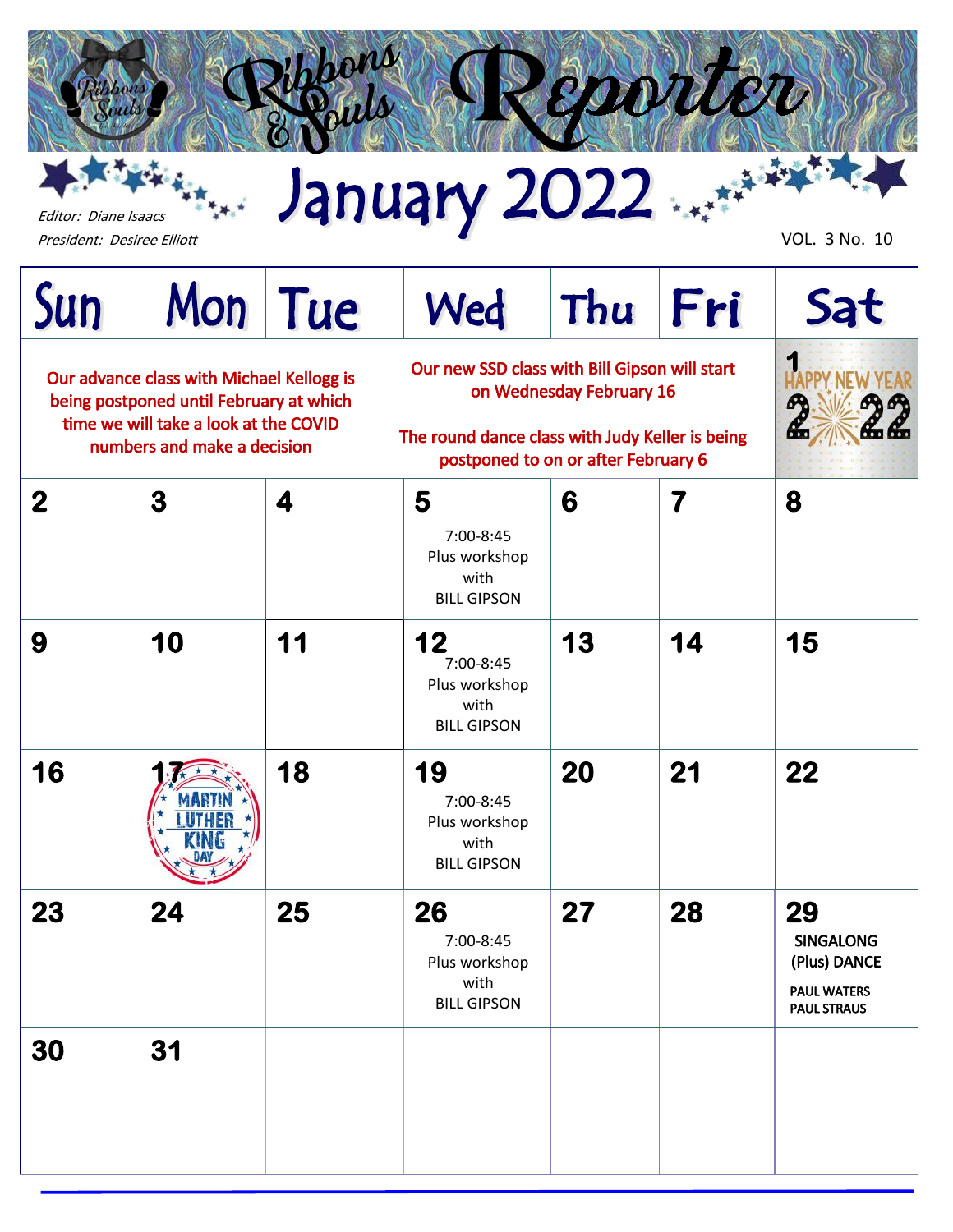

In light of the surging numbers regarding Covid, the Executive Committee met on December 28th to review if moving forward or modifying our plans for classes and dances was called for.

In light of the recent numbers reported for Los Angeles County in the Los

Angeles Times, we must acknowledge that the 7 day average for daily reporting of new cases doubled in the last few days. On December 26, the numbers reported were around 4,000 new cases daily. Today's number is 8,417.9 as a 7 day average. There were over 10,000 new cases reported in one day last week alone.

As shocking as these numbers are, they are still significantly better than last year at this time, but in truth, we are just too soon into the surge from the Omicron variant to want to be risky with our population of predominantly older individuals who are definitely engaged in activities that actively bring everyone into contact with each other.

So we are taking the following actions:

The New SSD Class start is being pushed to February 16th.

We will continue to have the Plus workshop on Wednesday as that is a fairly closed group of people who have been together for the last two months. That will continue through January at this time.

We are cancelling our January 8 and January 22 dances at this time. We are hopeful that in a couple of weeks we will have more information that will allow our January 29th dance to go forward.

The Round Dance Class is also being pushed to a new start date on or after February 6 and the A-1 Class is being pushed to a new start date after February 1.



1/2 Art Omansky 1/5 Jim Gilbreth 1/23 Lee Wilson 1/27 Judith Fisher 1/30 Helen Frick

**ASSOCIATED SQUARE DANCERS** 



*Jan Bartholemew, A Square D Delegate*

The South Bay/Westside District of A Square D met on December 13. There were a lot of announcements of dances and classes. Ribbons & Souls reported dances and classes for January, and these have mostly been changed with the new announcement that was sent to the club.

With the surge of the omicron virus, the plans announced by other clubs may also be changed. Following are the reports made by our neighboring clubs.

The Boots & Bows will hold a dance on Saturday, January 15, with Andy Allemao. Also, they are planning a refresher class; it may be starting on the second Thursday in January at the Riviera Methodist Church. They will have the details decided soon and will send out invitations to the other clubs.

Inglewood Guys & Dolls are holding workshops on Tuesday and Thursday afternoons at the Inglewood Senior Center.

Shoreline Squares has an A1A2 workshop on Thursday nights at Christ Chapel of Long Beach. Their next plus dance will be on Saturday, January 22, with Michael Kellogg calling at Mel's Hall.

If there are any updates to this information, I will send them out to the club.

We hope that everyone has a safe and healthy New Year and we hope to be able to really get moving with only a slight delay.

Vaccination in Los Angeles is at 76%. We have been vigorous in our masking and vaccination requirements when dancing and believe that this slight delay will simply work to keep everyone safe and happy.

I look forward to seeing many of you in a square…in just a few extra weeks!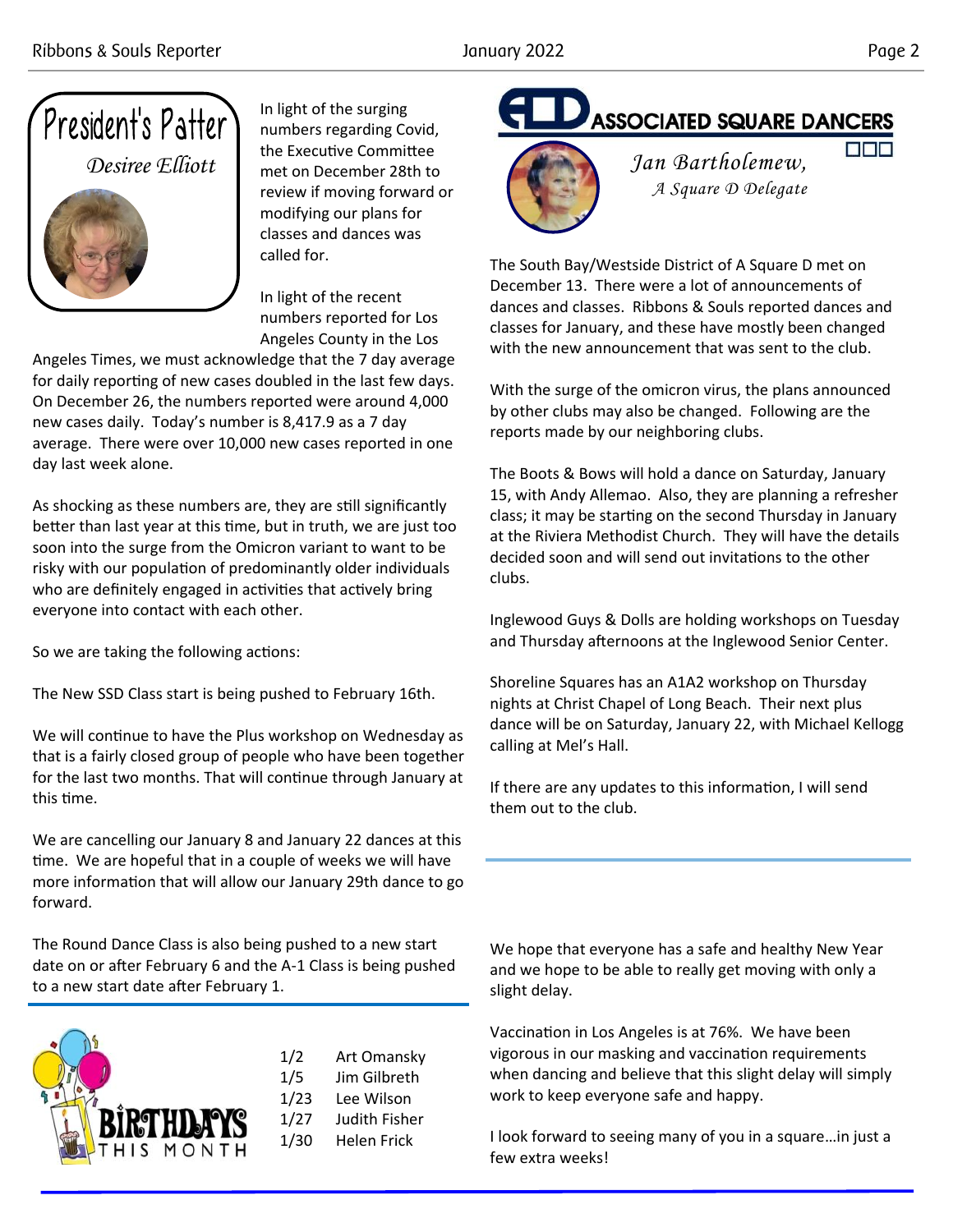

*Map courtesy of Judy Fisher*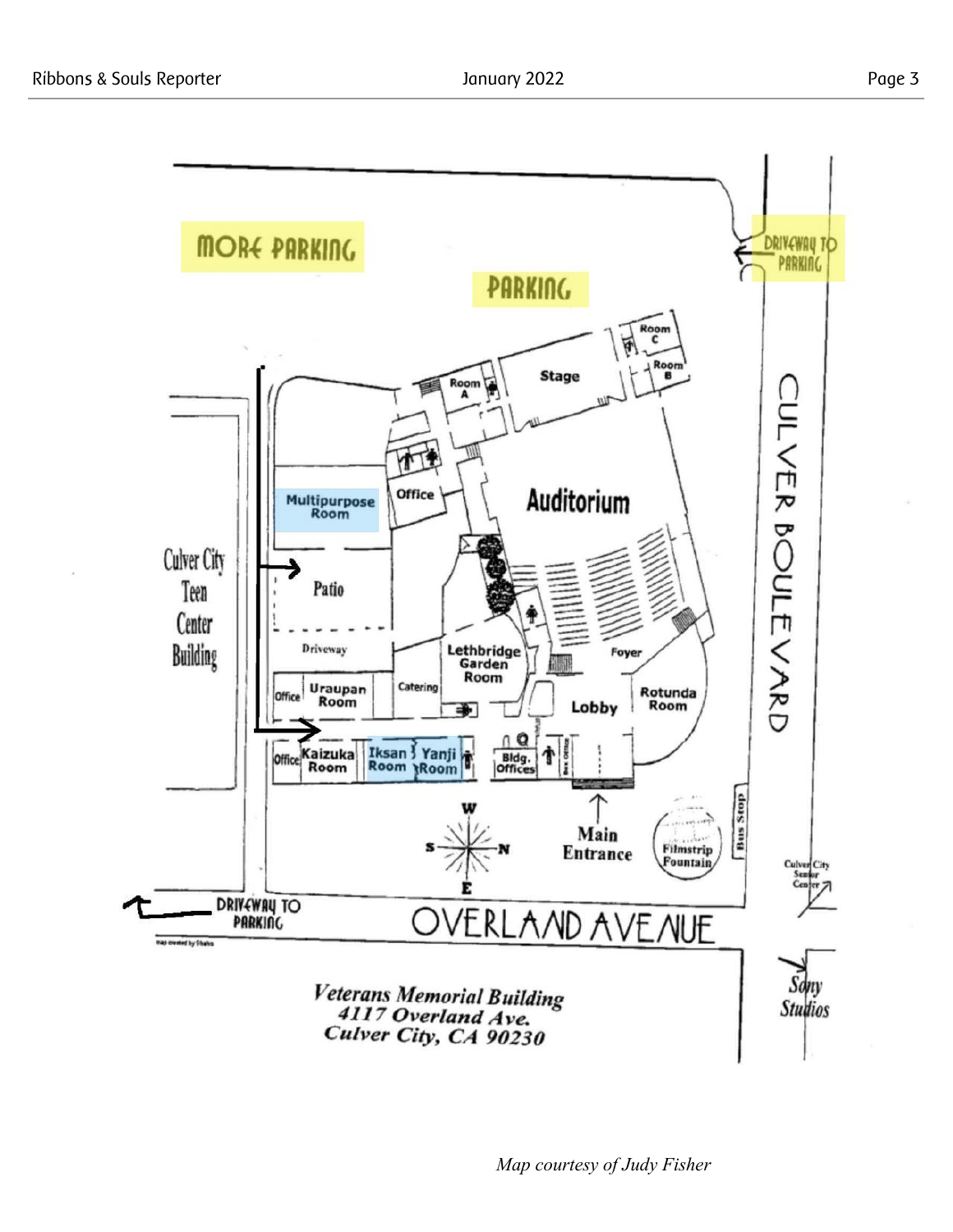## **RIBBONS & SOULS 2022 SQUARE DANCE SCHEDULE**

| <b>DATE</b>       | <b>CALLER</b>         | <b>CUER</b>           | <b>THEME</b>                    |
|-------------------|-----------------------|-----------------------|---------------------------------|
| <b>JANUARY</b>    |                       |                       |                                 |
| 1/8/2022 PLUS     | <b>Johnny Preston</b> | Joe Scarlatella       | <b>Anniversary Dance</b>        |
| 1/22/2022 PLUS    | Shauna Kaaria         | Judy Keller           | <b>Starry Night</b>             |
| 1/29/2022 - PLUS  | <b>Paul Waters</b>    | <b>Paul Straus</b>    | Sing-A-Long                     |
| <b>FEBRUARY</b>   |                       |                       |                                 |
| 2/12/2022 - PLUS  | Mike Sikorsky         | Judy Keller           | Romance Through the Ages        |
| 2/26/2022 - PLUS  | Darren Gallina        | Jim Spence            | <b>Infamous Villains</b>        |
| <b>MARCH</b>      |                       |                       |                                 |
| 3/12/2022 - PLUS  | Michael Kellogg       | Joe Scarlatella       | <b>Shamrock Spring</b>          |
| 3/26/2022 - PLUS  | Dale Hoppers          | Judy Keller           | <b>Beatles Forever</b>          |
| <b>APRIL</b>      |                       |                       |                                 |
| 4/9/2022 - SSD    | David Mee             | Dawn Mee              | Red & Black Tax Dance           |
| 4/23/2022 - SSD   | <b>Bill Gipson</b>    | Judy Keller           | <b>Elvis</b>                    |
| 4/30/2022 - PLUS  | Dan Preedy            | Judy Keller           | <b>Celestial Bodies</b>         |
| <b>MAY</b>        |                       |                       |                                 |
| $5/14/2022 - SSD$ | Mike Haworth          | Judy Keller           | <b>Island Paradise</b>          |
| 5/28/2022 - SSD   | <b>TBD</b>            | Judy Keller           | <b>Memorial Day Remembrance</b> |
| <b>JUNE</b>       |                       |                       |                                 |
| $6/11/2022 - SSD$ | Andy Allemao          | Joe Scarlatella       | Sand & Surf                     |
| 6/25/2022-SSD     | Steve Woodward        | Jim Spence            | Superheroes                     |
| JULY              |                       |                       |                                 |
| 7/9/2022 - SSD    | Eric Henerlau         |                       | Wild Kingdom                    |
| 7/23/2022 - SSD   | Casey & Sharon Parker | Casey & Sharon Parker | <b>Vacation Getaways!</b>       |
| 7/30/2022 - PLUS  | <b>Rod Shuping</b>    | Joe Scarlatella       | Country Chic                    |
| <b>AUGUST</b>     |                       |                       |                                 |
| 8/13/2022 - SSD   | Ken Bower             | <b>TBD</b>            | All That Jazz                   |
| 8/27/2022 - SSD   | <b>Tim Pepper</b>     | <b>Beverly Oren</b>   | <b>Disney Dance</b>             |
| <b>SEPTEMBER</b>  |                       |                       |                                 |
| $9/10/2022 - SSD$ | Michael Kellogg       | Judy Keller           | Celebrating the Small Screen    |
| $9/24/2022 - SSD$ | Jim Smith             | Judy Keller           | Wild West                       |
| <b>OCTOBER</b>    |                       |                       |                                 |
| 10/8/2022 - SSD   | Mike Hogan            | Joe Scarlatella       | Fall Folies (mais oui!)         |
| 10/22/2022 - SSD  | Lawrence Johnstone    | TBD                   | Hollywood's Golden Era          |
| 10/29/2022 - PLUS | <b>DARK</b>           |                       |                                 |
| <b>NOVEMBER</b>   |                       |                       |                                 |
| 11/12/2022 - SSD  | Dick Hodnefield       | Jim Spence            | <b>Veterans Day</b>             |
| 11/26/2022 - SSD  | James Tompson         | Judy Keller           | <b>Thankful Heart</b>           |
| <b>DECEMBER</b>   |                       |                       |                                 |
| 12/10/2022 - SSD  | Pat Carnathan         | Joe Scarlatella       | Winter Wonderland               |
| 12/25/2022 - SSD  | <b>DARK</b>           |                       |                                 |

VETERANS MEMORIAL BUILDING MULTIPURPOSE ROOM —4117 OVERLAND AVENUE @ CULVER BLD (ENTRANCE ON OVERAND) 7:00 PRE-ROUNDS 7:30-10:00 ROUNDS AND SQUARES \$12 DONATION PROOF OF COVID-19 VACCINATION AND MASKS REQUIRED. NO FOOD PLEASE.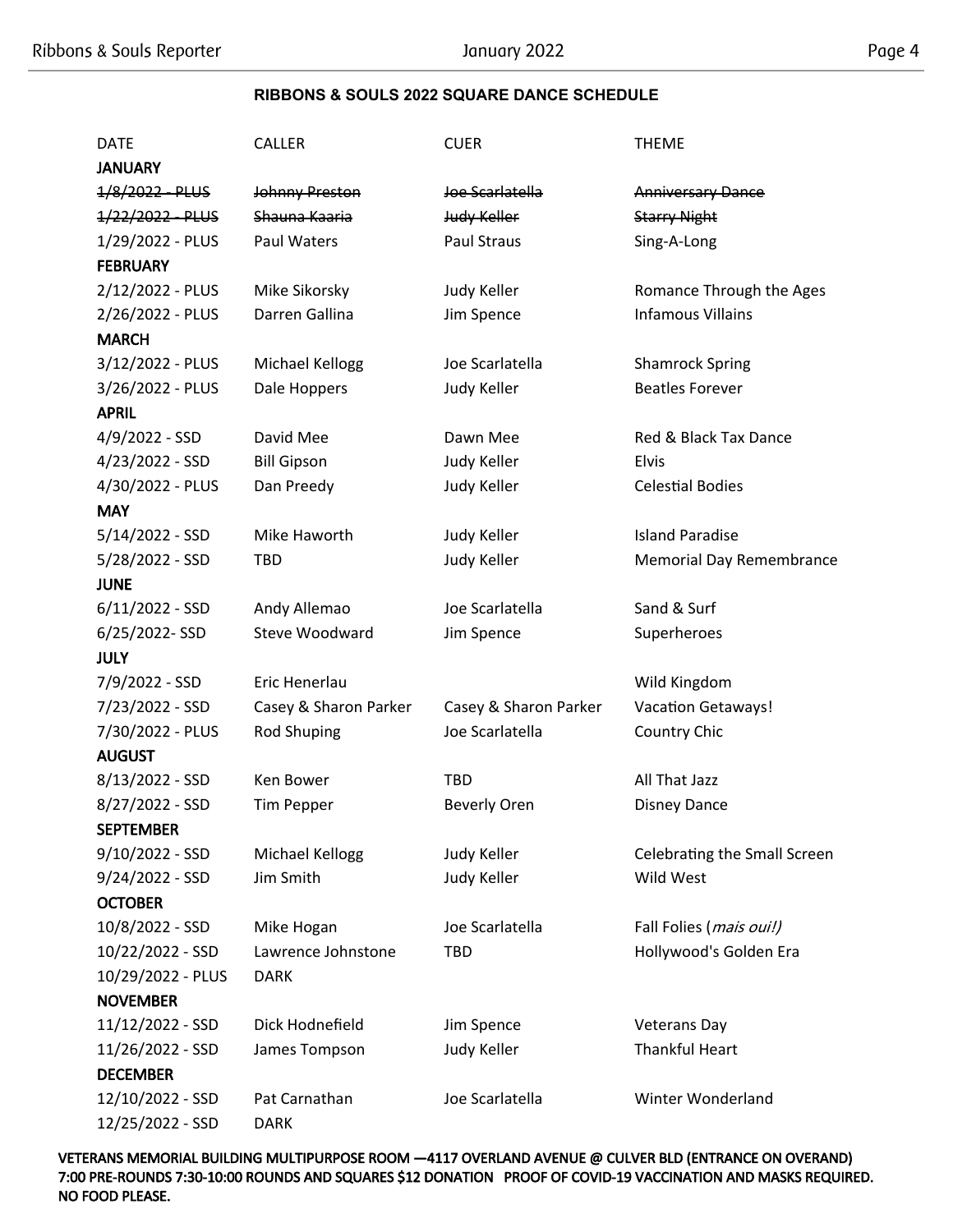

## **Ribbons & Souls present: Dancing with Judy and Jim Round Dance Classes in Culver City**

Veterans Memorial Center ● Iksan Room 4117 Overland Ave. @ Culver Blvd. **February 6, 2022**

Advanced 1:30 2:45 Judy and Tom Hicks Beginning 2:45-4:00 Judy and Jim Intermediate 4:00-5:15 Judy and Jim Contact Judy Keller 714 595-5140 text or call or [RoundDCR@gmail.com](mailto:RoundDCR@gmail.com) for info \$10.00 pp per week Proof of vaccination & masks required



*Judy Keller Smith & Jim Smith*



**Tom Hicks, Judy, and Jim Jim and Judy**